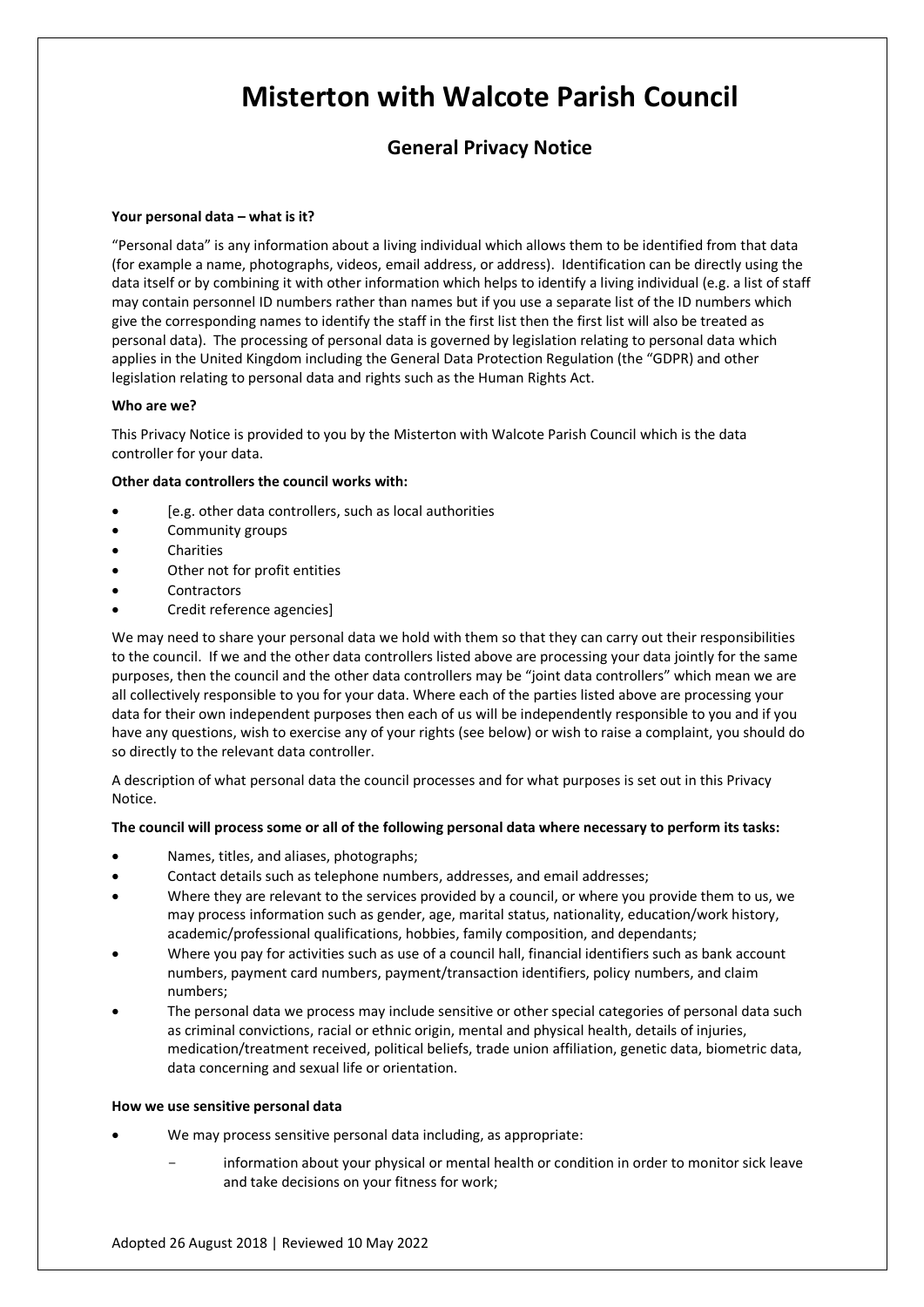- your racial or ethnic origin or religious or similar information in order to monitor compliance with equal opportunities legislation;
- in order to comply with legal requirements and obligations to third parties.
- These types of data are described in the GDPR as "Special categories of data" and require higher levels of protection. We need to have further justification for collecting, storing and using this type of personal data.
- We may process special categories of personal data in the following circumstances:
	- In limited circumstances, with your explicit written consent.
	- Where we need to carry out our legal obligations.
	- Where it is needed in the public interest.
- Less commonly, we may process this type of personal data where it is needed in relation to legal claims or where it is needed to protect your interests (or someone else's interests) and you are not capable of giving your consent, or where you have already made the information public.

# **Do we need your consent to process your sensitive personal data?**

• In limited circumstances, we may approach you for your written consent to allow us to process certain sensitive personal data. If we do so, we will provide you with full details of the personal data that we would like and the reason we need it, so that you can carefully consider whether you wish to consent.

# **The council will comply with data protection law. This says that the personal data we hold about you must be:**

- Used lawfully, fairly and in a transparent way.
- Collected only for valid purposes that we have clearly explained to you and not used in any way that is incompatible with those purposes.
- Relevant to the purposes we have told you about and limited only to those purposes.
- Accurate and kept up to date.
- Kept only as long as necessary for the purposes we have told you about.
- Kept and destroyed securely including ensuring that appropriate technical and security measures are in place to protect your personal data to protect personal data from loss, misuse, unauthorised access and disclosure.

# **We use your personal data for some or all of the following purposes:**

- To deliver public services including to understand your needs to provide the services that you request and to understand what we can do for you and inform you of other relevant services;
- To confirm your identity to provide some services;
- To contact you by post, email, telephone or using social media (e.g., Facebook, Twitter, WhatsApp);
- To help us to build up a picture of how we are performing;
- To prevent and detect fraud and corruption in the use of public funds and where necessary for the law enforcement functions;
- To enable us to meet all legal and statutory obligations and powers including any delegated functions;
- To carry out comprehensive safeguarding procedures (including due diligence and complaints handling) in accordance with best safeguarding practice from time to time with the aim of ensuring that all children and adults-at-risk are provided with safe environments and generally as necessary to protect individuals from harm or injury;
- To promote the interests of the council;
- To maintain our own accounts and records;
- To seek your views, opinions or comments;
- To notify you of changes to our facilities, services, events and staff, councillors and other role holders;
- To send you communications which you have requested and that may be of interest to you. These may include information about campaigns, appeals, other new projects or initiatives;
- To process relevant financial transactions including grants and payments for goods and services supplied to the council
- To allow the statistical analysis of data so we can plan the provision of services.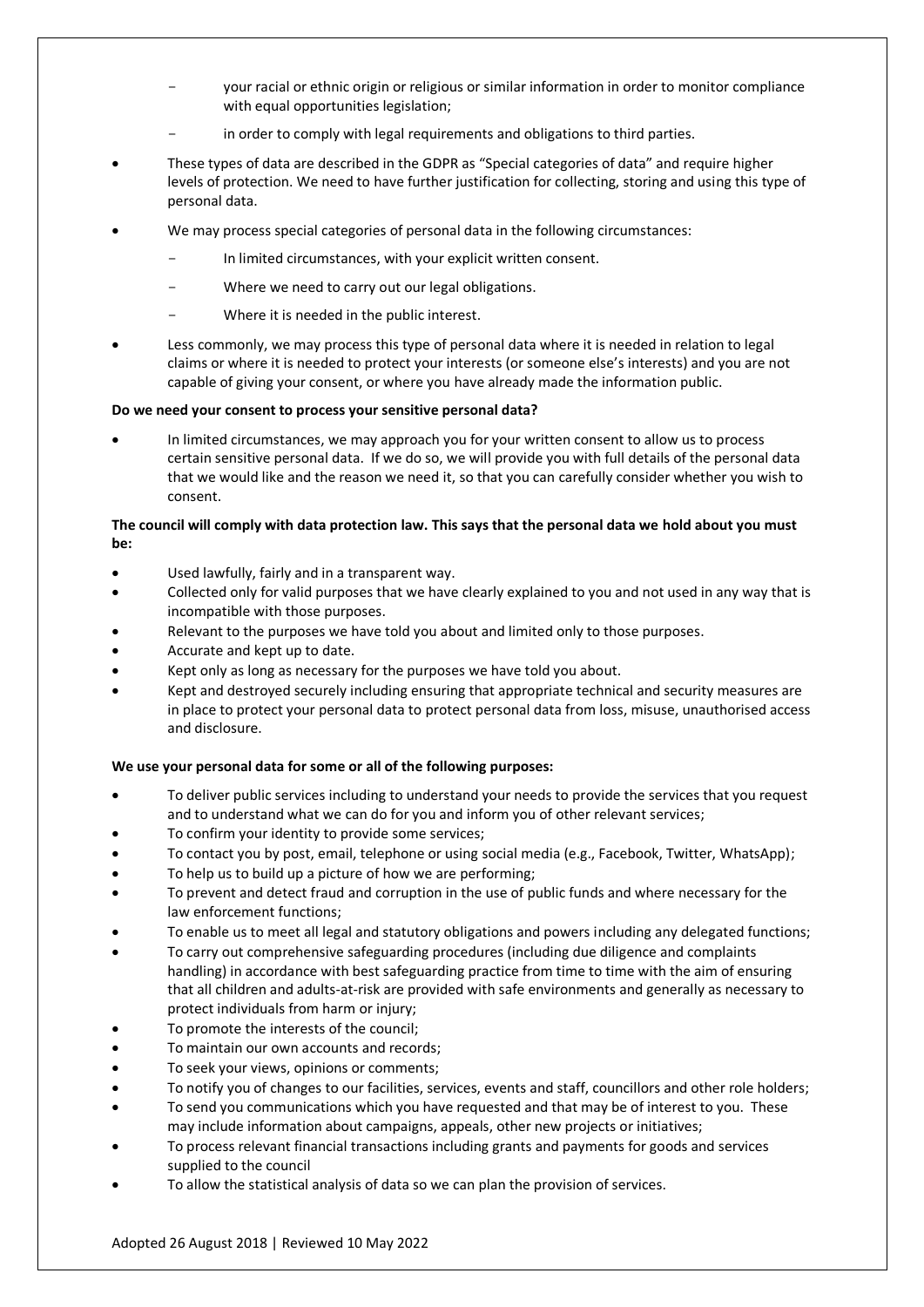Our processing may also include the use of CCTV systems for the prevention and prosecution of crime.

### **What is the legal basis for processing your personal data?**

The council is a public authority and has certain powers and obligations. Most of your personal data is processed for compliance with a legal obligation which includes the discharge of the council's statutory functions and powers. Sometimes when exercising these powers or duties it is necessary to process personal data of residents or people using the council's services. We will always take into account your interests and rights. This Privacy Notice sets out your rights and the council's obligations to you.

We may process personal data if it is necessary for the performance of a contract with you, or to take steps to enter into a contract. An example of this would be processing your data in connection with the use of sports facilities, or the acceptance of an allotment garden tenancy

Sometimes the use of your personal data requires your consent. We will first obtain your consent to that use.

#### **Sharing your personal data**

This section provides information about the third parties with whom the council may share your personal data. These third parties have an obligation to put in place appropriate security measures and will be responsible to you directly for the manner in which they process and protect your personal data. It is likely that we will need to share your data with some or all of the following (but only where necessary):

- The data controllers listed above under the heading "Other data controllers the council works with";
- Our agents, suppliers and contractors. For example, we may ask a commercial provider to publish or distribute newsletters on our behalf, or to maintain our database software;
- On occasion, other local authorities or not for profit bodies with which we are carrying out joint ventures e.g. in relation to facilities or events for the community.

#### **How long do we keep your personal data?**

We will keep some records permanently if we are legally required to do so. We may keep some other records for an extended period of time. For example, it is currently best practice to keep financial records for a minimum period of 8 years to support HMRC audits or provide tax information. We may have legal obligations to retain some data in connection with our statutory obligations as a public authority. The council is permitted to retain data in order to defend or pursue claims. In some cases the law imposes a time limit for such claims (for example 3 years for personal injury claims or 6 years for contract claims). We will retain some personal data for this purpose as long as we believe it is necessary to be able to defend or pursue a claim. In general, we will endeavour to keep data only for as long as we need it. This means that we will delete it when it is no longer needed.

#### **Your rights and your personal data**

You have the following rights with respect to your personal data:

When exercising any of the rights listed below, in order to process your request, we may need to verify your identity for your security. In such cases we will need you to respond with proof of your identity before you can exercise these rights.

#### *1) The right to access personal data we hold on you*

- At any point you can contact us to request the personal data we hold on you as well as why we have that personal data, who has access to the personal data and where we obtained the personal data from. Once we have received your request we will respond within one month.
- There are no fees or charges for the first request but additional requests for the same personal data or requests which are manifestly unfounded or excessive may be subject to an administrative fee.

#### *2) The right to correct and update the personal data we hold on you*

• If the data we hold on you is out of date, incomplete or incorrect, you can inform us and your data will be updated.

# *3) The right to have your personal data erased*